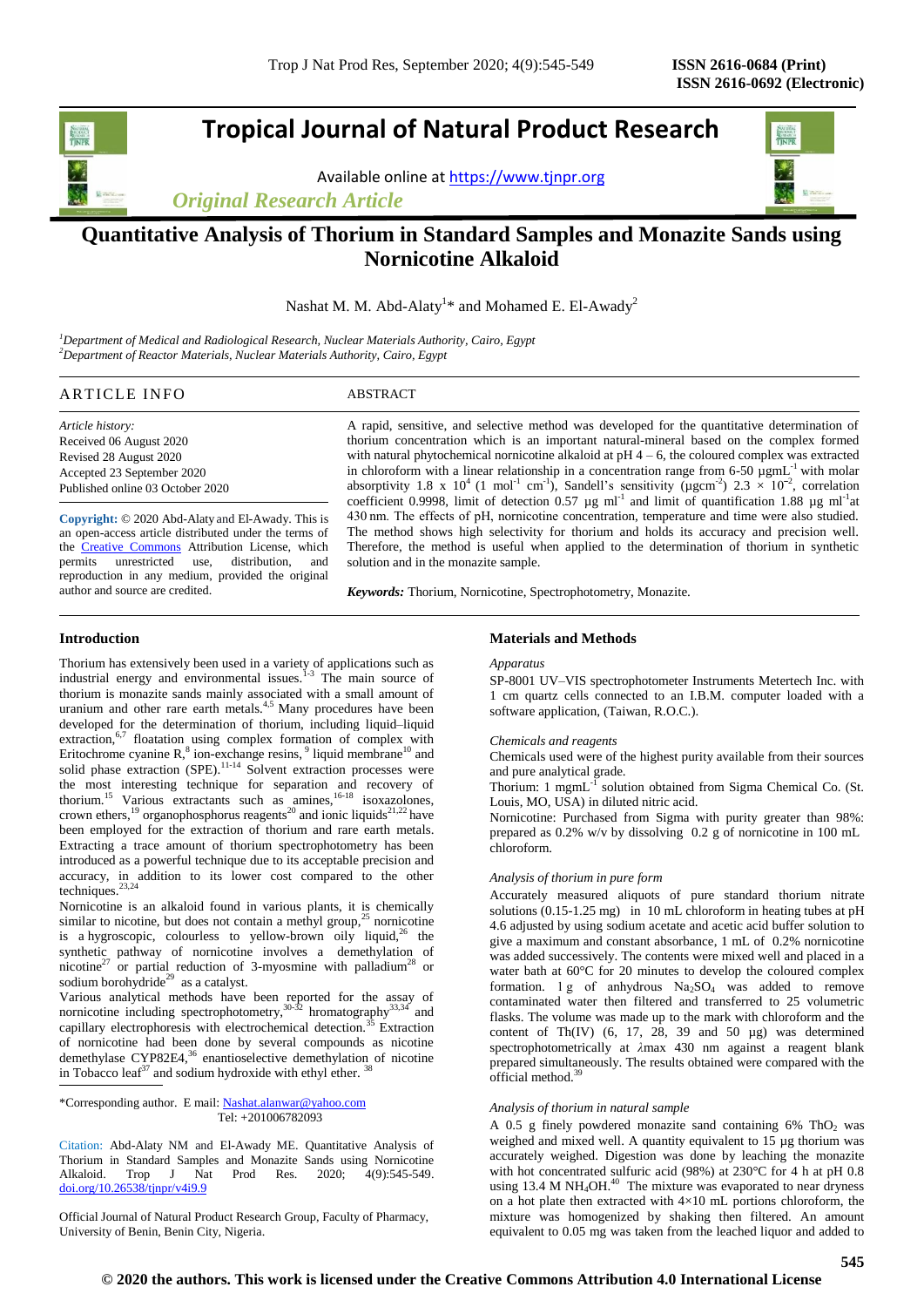#### *Effect of interfering cation*

The determination of Th $(IV)$   $(28 \mu g)$  in the synthetic mixture of cations (60 µg) as  $Al^{3+}$ ,  $Ni^{2+}$ ,  $Hf^{4+}$ ,  $Zr^{4+}$ ,  $Ce^{4+}$ ,  $Fe^{3+}$  and  $Pb^{2+}$  was done following the same procedure.

## **Results and** D**iscussion**

The main idea of this study is to find a fast and selective spectrophotometric method for the quantitative determination of thorium. A deep yellow coloured complex was obtained due to the selective chelation of the high electropositive thorium ion with a specific adjusted concentration of nornicotine alkaloid. The absorption spectra of nornicotine alkaloid, thorium and the complex formed between thorium ion and nornicotine were observed. This formation of nornicotine-thorium chelate may be by the mechanism shown in Figure 1.

#### *Effect of solvents on the complex formation*

The effects of chloroform, ethanol, methanol, methylene chloride, toluene and benzene on the nornicotine-thorium complex were studied. Chloroform gave a deep yellow colour with the maximum colour intensity. The absorption spectra for nornicotine alkaloid and thorium were at λmax 263 nm and 295 nm, respectively, while the yellow coloured complex shows λmax at 430 nm. This indicates the selective chelation of the high electropositive thorium ion with nornicotine alkaloid (Figure 2).

The conditions affecting the formation of the coloured complex between thorium and nornicotine were carefully studied and mentioned as follows:

#### *Effect of pH*

The pH plays an important role in the chelation process, so it was carefully examined from 3 to 7 using  $HNO<sub>3</sub>$  and NaOH, in case of monazite sample and using sodium acetate and acetic acid buffer solution in standards thorium test which shows that pH 4.6 at 60°C for 20 minutes gives the maximum absorbance.

#### *Effect of temperature*

The experiments were carried out at different temperatures starting from room temperature and gradually increasing to 90°C. The intensity of colour increased gradually with temperature till 60°C and became constant, then slightly decreased. The suitable temperature for the determination of thorium by nornicotine was 60°C for 20 minutes at pH 4.6.

#### *Effect of heating time*

The maximum absorption of the complex was observed from 20 to 60 min at 60°C with pH 4.6, so we consider that 20 minutes were sufficient to obtain the maximum absorbance.

#### *Effect of reagent volumes*

The experiments were carried out on several volumes (0.5-4.0 mL) of 0.2% nornicotine at pH 4.6 by heating at 60°C for 20 minutes, the optimal volume was one milliliter of 0.2% nornicotine to maximize the colour intensity to the highest absorbance.

#### *Stoichiometry*

To study the stoichiometry of the reaction, the molar ratio between thorium and nornicotine in equimolar solutions and in the presence of an excess amount of nornicotine was determined using Job's method.<sup>41</sup> It was found that the ratio was 1:3, as shown in Figure 3.

#### *Linearity and quantification*

A linear relationship was obtained for the absorbance in the concentration range of 6-50  $\mu$ gmL<sup>-1</sup> (Figure 4).

The calibration graphs are described by the following equations at  $\lambda$ max 430 nm

 $A = 0.01828 C$ 

Where A is the absorbance and C is the concentration of thorium in solution in  $\mu$ g mL<sup>-1</sup> .

The previous conditions were applied to different concentrations (6-  $50 \mu g$ mL<sup>-1</sup>) of standard solutions of thorium, the results obtained are shown in Table 1. Monazite sands, applying the standard addition technique by adding an amount equivalent to 2 µg to the concentrations of standard solution (4, 15, 26, 37, and 48 µg). The results compared with the official method<sup>39</sup> as shown in Table 2.

## *Effect of interfering cations*

The proposed method has been successfully applied to the determination of Th(IV) in the presence of different cations. Results indicated a clear determination of Th(IV) ions in the presence of  $Al^{3+}$ ,  $Ni^{2+}$ , Hf<sup>4+</sup>,  $Zr^{4+}$ ,  $Ce^{4+}$ ,  $Fe^{3+}$  and  $Pb^{2+}$ cations with recovery 98.4, 100.2, 98.8, 99.5, 99.9, 100.05 and 98.9 respectively indicating a negligible effect on the determination method.

#### *Accuracy and precision*

The results obtained from standard and real sample methods were compared with the reference method<sup>39</sup> and are shown in Tables 3 and 4. The precision and accuracy studies of the proposed methods were done by carrying out 5 independent determinations at three concentration levels, the relative standard deviations (RSD) were calculated and the results indicated an excellent accuracy and precision than the official reference method (Table 5). The confidence limits at 95% were calculated and the results showed that there is no significant difference between the three sets of results.

| Table 1: Determination of pure thorium using nornicotine |  |
|----------------------------------------------------------|--|
| alkaloid at λmax 430 nm                                  |  |

| Taken $(\mu g \, mL^{-1})$ | Found $(\mu g \, mL^{-1})$ | Recovery** $(\%)$ |
|----------------------------|----------------------------|-------------------|
| -6                         | 5.94                       | 99                |
| 17                         | 16.97                      | 99.8              |
| 28                         | 27.72                      | 99                |
| 39                         | 38.29                      | 98.2              |
| 50                         | 50                         | 100               |

(\*\*) Average of three experiments

|  | <b>Table 2:</b> Determination of thorium in monazite solution |  |  |  |  |
|--|---------------------------------------------------------------|--|--|--|--|
|  | through complexation with nornicotine alkaloid using standard |  |  |  |  |
|  | addition technique                                            |  |  |  |  |

| Taken $(\mu g \, mL^{-1})$ | Added $(\mu g \, mL$<br>Ŧ, | Recovery** $(\% )$ |
|----------------------------|----------------------------|--------------------|
| $\mathcal{L}$              | -                          | -                  |
| $\overline{2}$             | 4                          | 99.1               |
| $\overline{c}$             | 15                         | 99                 |
| 2                          | 26                         | 99.3               |
| 2                          | 37                         | 99.5               |
| 2                          | 48                         | 99.8               |

(\*\*) Average of three experiments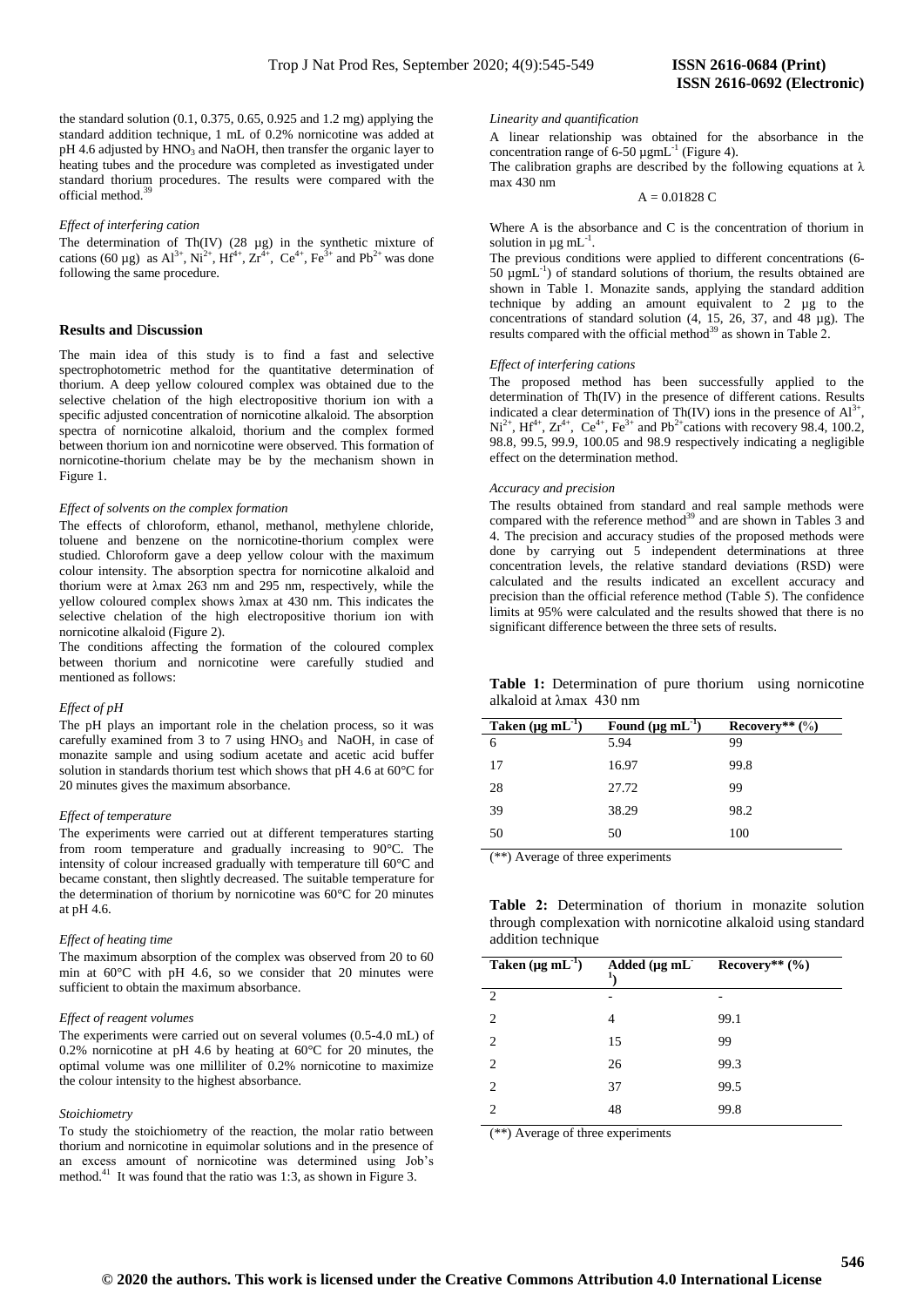**Table 3:** Statistical data for determination of thorium with nornicotine alkaloid at λmax 430 nm compared with the reference method

| <b>Statistic</b>         | Reference method | <b>Standard thorium</b> |
|--------------------------|------------------|-------------------------|
| Mean recovery* $\pm$ S.D | $99.8 \pm 0.903$ | $99.2 \pm 0.721$        |
| N                        | 5                | 5                       |
| Varince                  | 0.815            | .052                    |
| S.E                      | 0.4037           | 0.322                   |
| t-test                   |                  | 1.162(2.77)             |
| F-test                   |                  | 1.567(6.39)             |
| $(*)$ Moon + $\Omega$ D  |                  |                         |

 $*)$  Mean  $\pm$  S.D

**Table 4:** Statistical data for determination of thorium in monazite sands with nornicotine alkaloid at λmax 430 nm compared with the reference method

| <b>Statistic</b>                                    | <b>Reference</b><br>method | Monazite sands (6%<br>$Tho_2$ ) |
|-----------------------------------------------------|----------------------------|---------------------------------|
| Mean recovery* $\pm$                                | $99.8 \pm 0.903$           | $99.34 \pm 0.321$               |
| S.D.                                                |                            |                                 |
| N                                                   | 5                          | 5                               |
| Variance                                            | 0.815                      | 0.103                           |
| S.E                                                 | 0.4037                     | 0.144                           |
| t-test                                              |                            | 1.073(2.77)                     |
| F-test                                              |                            | 5.777 (6.39)                    |
| $\sim$ $\sim$ $\sim$ $\sim$ $\sim$<br>$\sim$ $\sim$ |                            |                                 |

 $(*)$  Mean  $\pm$  S.D



Figure 1: A suggested structural mechanism of the formed colored complex between thorium ion and nornicotine measured at λ max 430 nm



**Figure 2:** Absorption spectra of (a) 50 ppm of thorium nitrate in chloroform at λmax 295 nm, (b) 0.2% nornicotine in chloroform at λmax 263 nm and (c) Reaction product of 50  $\mu$ g ml<sup>-1</sup> thorium and 0.2% nornicotine at  $\lambda$ max 430 nm



Figure 3: Continous variation plot for  $(1.5 \times 10^{-3} \text{ M})$  thorium and  $(1.5 \times 10^{-3}$  M) nornicotine Va=thorium and Vd=nornicotine

**Table 5:** Evaluation of the accuracy and precision of the proposed methods

|                                  |                             | <b>Statistical Parameter</b> |                  |                               |
|----------------------------------|-----------------------------|------------------------------|------------------|-------------------------------|
| Taken <sup>a</sup> µg m $L^{-1}$ | Found $\pm$ SD <sup>b</sup> | RSD(%)                       | SAE <sup>c</sup> | Confidence limit <sup>a</sup> |
| 10                               | $9.91 \pm 0.015$            | 0.15                         | 0.006            | 0.013                         |
| 30                               | $29.7 \pm 0.036$            | 0.12                         | 0.016            | 0.032                         |
| 50                               | $49.6 + 0.027$              | 0.05                         | 0.012            | 0.024                         |

a a shekarar 1972 Standard thorium;  ${}^{b}$ Mean  $\pm$  standard deviation for five determinations; <sup>c</sup>Standard analytical error; <sup>d</sup> Confidence limits at  $P = 0.95$  and 4 degree of freedom.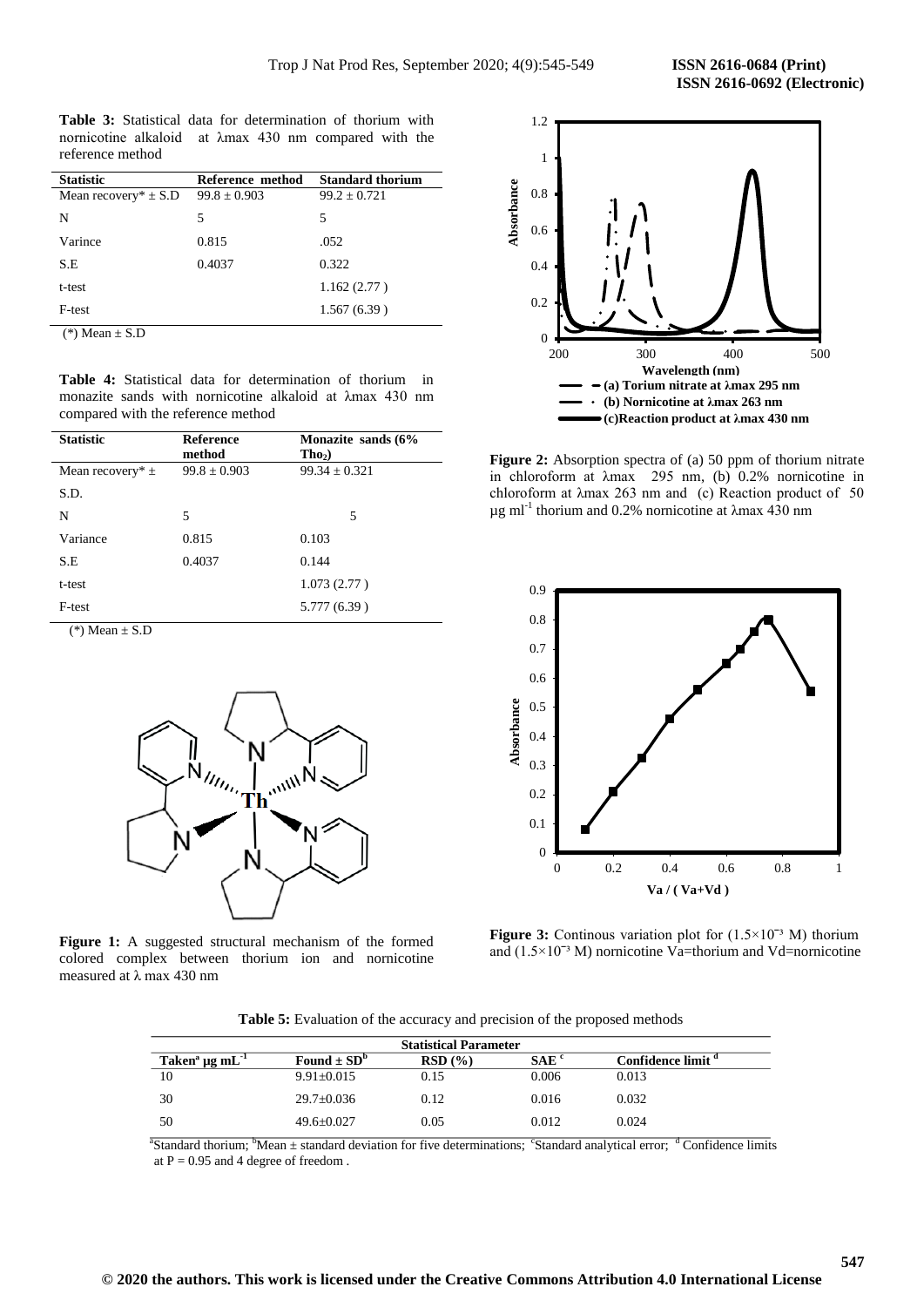

**Figure 4:** Calibration curve of the reaction product between thorium and nornicotine at λmax 430 nm

## **Conclusion**

The developed method is economical ,simple, sensitive and accurate and can be used for the determination of thorium in their pure and sand form. The results showed that the proposed procedure is more sensitive, simple, precise and accurate than the official reference method. This work describes a quantitative method for spectrophotometric determination of high electropositive thorium through the complexation with nornicotine in chloroform. The factors affecting the formation of the complex such as the type of solvent, pH, temperature, time, and volume of nornicotine were studied and represented graphically. Chloroform was shown to be the most suitable medium for complexation with thorium which gives yellow colour by adding 1 mL of 0.2% nornicotine at pH 4.6 and heating the complex at 60°C for 20 min to develop the colour. There were no interferences that occurred in its pure form and monazite sample. The results obtained were compared with the reference method and indicated excellent accuracy and precision.

## **Conflict of interest**

The authors declare no conflict of interest.

## **Authors' Declaration**

The authors hereby declare that the work presented in this article is original and that any liability for claims relating to the content of this article will be borne by them.

## **Acknowledgements**

The corresponding author acknowledges Nuclear Materials Authority for facilitating the research work.

## **References**

1. Yousefi SR, Ahmadib SJ, Shemirani F, Jamali M, Salavati-Niasari M. Simultaneous extraction and preconcentration of uranium and thorium in aqueous samples by new modified mesoporous silica prior to inductively coupled plasma optical emission spectrometry determination. Talanta. 2009; 80(1):212–217.

- 2. Rastegarzadeh S, Pourreza N, Saeedi I. An optical chemical sensor for thorium (IV) determination based on thorin. Hazard Mater. 2009; 173(1-3):110–114.
- 3. Meng S, Tian M, Liu Y, Guo Y, Fan Y. Spectrophotometric determination of thorium in food using 2-(2,5-disulfonic-4 methoxyphenylazo)-7-2(2-hydroxyl-5-carboxylphenylazo) 1,8dihydrox ynaphthalen-3,6-disulfonic acid. J Anal Chem. 2007; 62(10):946–950.
- 4. Masson O, Pourcelot L, Boulet B, Cagnat X, Videau G. Environmental releases from fuel cycle facility: part 1: radionuclide resuspension vs. stack releases on ambient airborne uranium and thorium levels. J Environ Radioactiv. 2015; 141:146–152.
- 5. Sahoo S, Zunic Z, Kritsananuwat R. Distribution of uranium, thorium and some stable trace and toxic elements in human hair and nails in Niška Banja Town, a high natural background radiation area of Serbia Balkan Region, South-East Europe. J Environ Radioactiv. 2015; 145:66–77.
- 6. Tan M, Huang C, Ding S. Highly efficient extraction separation of uranium(VI) and thorium(IV) from nitric acid solution with di(1-methyl-heptyl) methyl phosphonate. Separat Purific Technol. 2015; 146:192–198.
- 7. Nasab ME. Solvent extraction separation of uranium(VI) and thorium(IV) with neutral organophosphorus and amine ligands. Fuel. 2014; 116:595–600.
- 8. Sabah S, Ali D, Ali H, Abdolhossein P, Tahereh K, Nadie B. Floatation-spectrophotometric determination of thorium, using complex formation with eriochrome cyanine r. Anal Chem Insights 2011; 6:1-6.
- 9. Kwang LA, Dan L, Aleksandar NN. The effectiveness of ion exchange resins in separating uranium and thorium from rare earth elements in acidic aqueous sulfate media. Part 1. Anionic and cationic resins. Hydrometallurgy. 2017; 174: 147-155.
- 10. Saeed A, Milani F, Zahakifar A. Continuous bulk liquid membrane technique for thorium transport: modeling and experimental validation. J of the Iranian Chem Soc. 2018;  $16(4) \cdot 4 - 10$
- 11. Emily RU, Jennifer MC, Steve JH. Determination of uranium and thorium in natural waters with a high matrix concentration using solid-phase extraction inductively coupled plasma mass spectrometry. Chimica Acta. 2001; 442(1):141-146.
- 12. Sibel B, Arzu E, Adil D, Rıdvan S. Selective separation of thorium using ion imprinted chitosan phthalate particles via solid, Sep Sci and Tech. 2007; 41(14):3109-3121.
- 13. Daneshvar G, Jabbari A, Yamini Y, Paki D. Determination of uranium and thorium in natural waters by ICP-OES after on-line solid phase extraction and preconcentration in the presence of 2,3-dihydro-9,10-dihydroxy-1,4-antracenedion. J of Anal Chem. 2009; 64(6):602–608.
- 14. Starvin AM, Rao TP, Solid phase extractive preconcentration of uranium(VI) onto diarylazobisphenol modified activated carbon. Talanta. 2004; 63(2): 225–223.
- 15. Xie F, Zhang TA, Dreisinger D, Doyle F. A critical review on solvent extraction of rare earths from aqueous solutions. Minerals Eng. 2014; 56:10–28 .
- 16. He L, Jiang Q, Jia Y. olvent extraction of thorium(IV) and rare earth elements with novel polyaramide extractant containing preorganized chelating groups. J of Chem Tech and Biotech. 2013; 88(10):1930–1936.
- 17. Metwally E, Saleh AS, El-Naggar HA. Extraction and separation of uranium (VI) and thorium (IV) using Tri-ndodecylamine impregnated resins. J of Nucl and Radiochem Sci. 2005; 6(2):119–126.
- 18. Hu C, Liu H, Peng L, Sun Y, Long W. Synthesis of ethylamine-bridged β-cyclodextrins and adsorption properties of thorium. J of Radioanal and Nucl Chem. 2015; 308(1): 251–259.
- 19. Sahu SK, Chakravortty V, Reddy M.L.P, Ramamohan TR. The synergistic extraction of thorium(IV) and uranium(VI)